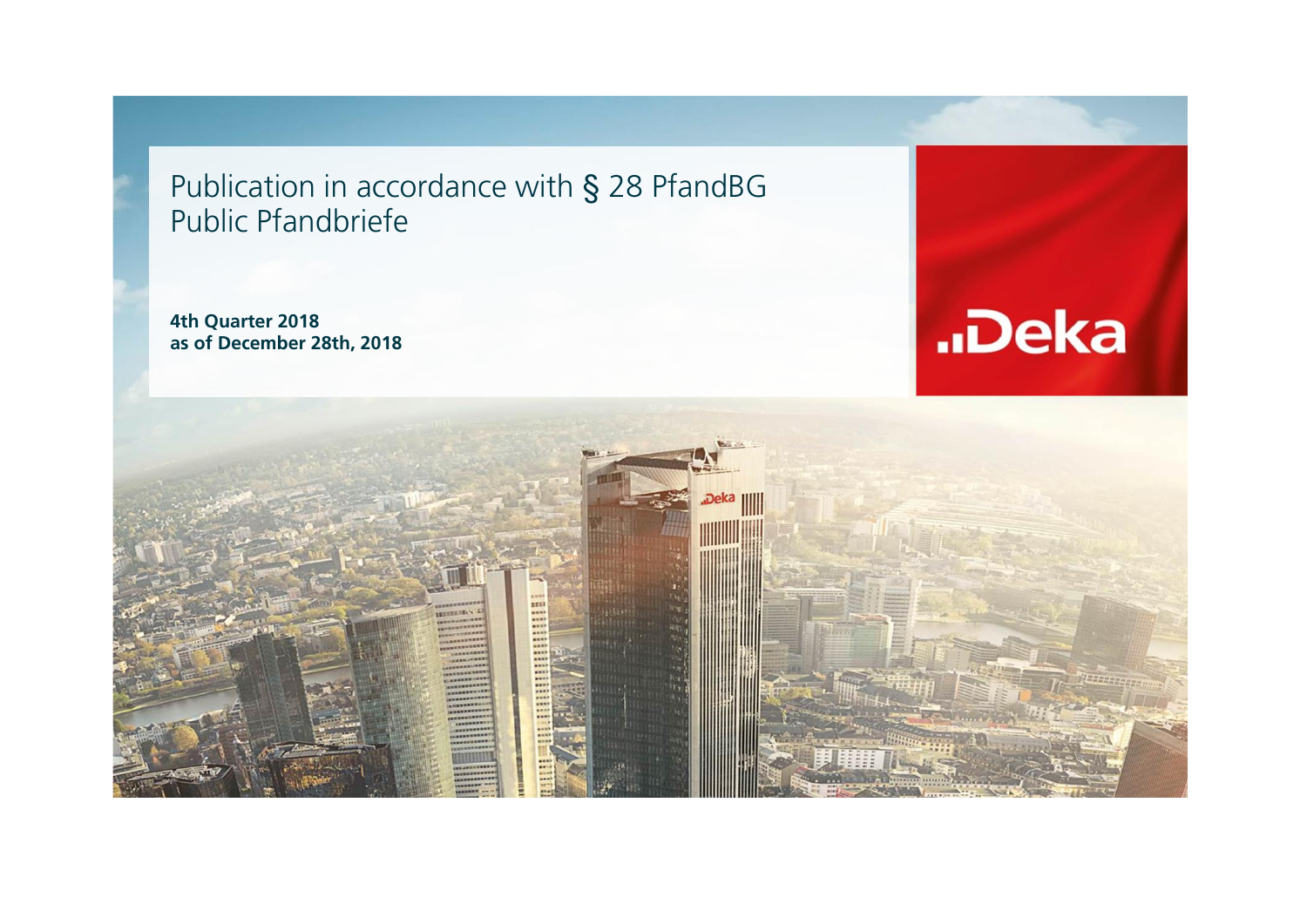# Public Pfandbriefe - Publication in accordance with § 28 PfandBG as of December 28th, 2018

# "Deka

#### **Table of contents**

|       | <b>Publication in accordance with § 28 PfandBG</b>                                                                               | Page(s)     |
|-------|----------------------------------------------------------------------------------------------------------------------------------|-------------|
|       | I. Nominal value                                                                                                                 | 3           |
|       | II. vdp-Credit qualitiy differentiation model                                                                                    | 3           |
| III.  | Derivatives contained in cover pool                                                                                              | 3           |
|       | IV. Nominal value and net present value                                                                                          | 4           |
|       | V. Maturity structure                                                                                                            | 5           |
|       | VI. Breakdown of cover pool by size                                                                                              | 6           |
| VII.  | Fixed-interest rate assets                                                                                                       | 6           |
|       | VIII. Additional cover pool assets                                                                                               | $7^{\circ}$ |
|       | IX. Distribution of cover pool assets - Regular cover (incl. statutory overcollateralization) in mill EUR                        | 8           |
|       | X. Distribution of cover pool assets (amounts directly owed) - Regular cover (incl. statutory overcollateralization) in mill EUR | 9           |
| XI.   | Distribution of cover pool assets (guaranteed amounts) - Regular cover (incl. statutory overcollateralization) in mill EUR       | 10          |
| XII.  | Distribution of cover pool assets (quarantees for reasons of export promotion) - Regular cover in mill EUR                       | 11          |
| XIII. | Debts in arrears > 90 Days (in mill EUR)                                                                                         | 12          |
|       | XIV. Total amounts of nonperforming assets, if at least 5% of each individual claim are non performing(in mill EUR)              | 13          |
|       |                                                                                                                                  |             |

#### **Additional voluntary information**

 $\overline{a}$ 

| I. Additional voluntary information about the cover pool               |  |
|------------------------------------------------------------------------|--|
| II. Additional voluntary information about the outstanding Pfandbriefe |  |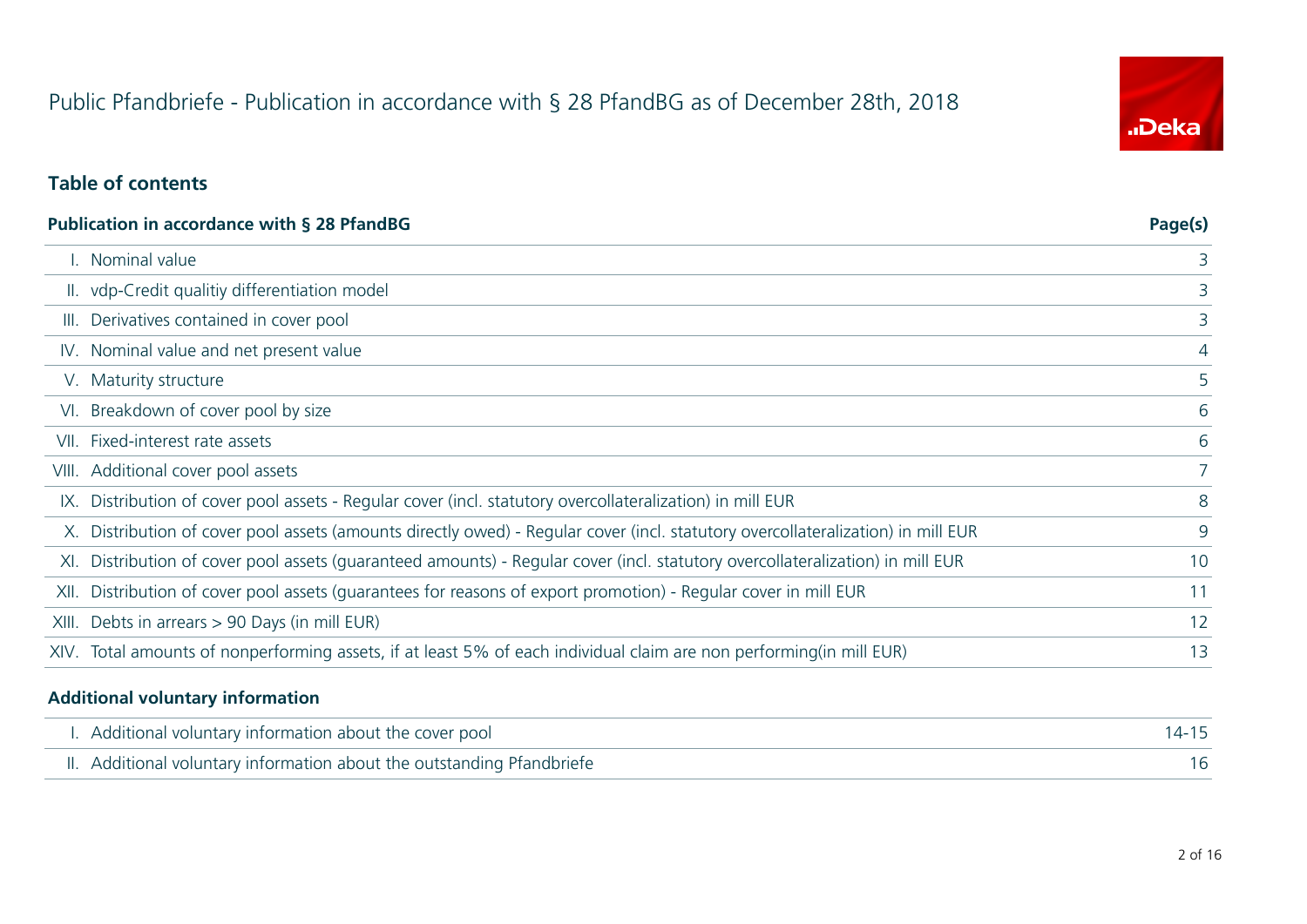# Public Pfandbriefe - Publication in accordance with § 28 PfandBG as of December 28th, 2018



#### **I. Nominal value**

| <b>Total amounts in mill EUR</b>          | <b>Nominal value</b> |         |
|-------------------------------------------|----------------------|---------|
|                                           | Q4/2018              | Q4/2017 |
| Outstanding Pfandbriefe                   | 2.382,2              | 2.301,3 |
| Public sector cover pool                  | 3.380,2              | 3.414,4 |
| Overcollateralization                     | 998.0                | 1.113,1 |
| Overcollateralization in % of outstanding | 41.9 $%$             | 48.4 %  |

#### **II. vdp-Credit qualitiy differentiation model**

| Overcollateralization in consideration of the<br>"vdp-Credit quality differentiation model" | <b>Nominal value</b> |         | Net present value |         |  |
|---------------------------------------------------------------------------------------------|----------------------|---------|-------------------|---------|--|
| in mill EUR                                                                                 | O4/2018              | 04/2017 | O4/2018           | O4/2017 |  |
| Overcollateralization                                                                       | 998.0                | 1.113.1 | 992.5             | 1.062,9 |  |
| Overcollateralization according to the "vdp-Credit quality<br>differentiation model"        | 998.0                | 1.113.1 | 992.5             | 1.062.9 |  |
| Overcollateralization in % of outstanding                                                   | 41.9 %               | 48.4 %  | 37.3%             | 39.8 %  |  |

# **III. Derivatives contained in cover pool**

| <b>Total amounts in mill EUR</b> | <b>Nominal value</b> |         |  |
|----------------------------------|----------------------|---------|--|
|                                  | O4/2018              | 04/2017 |  |
| Derivates                        | 0.0                  | 0.0     |  |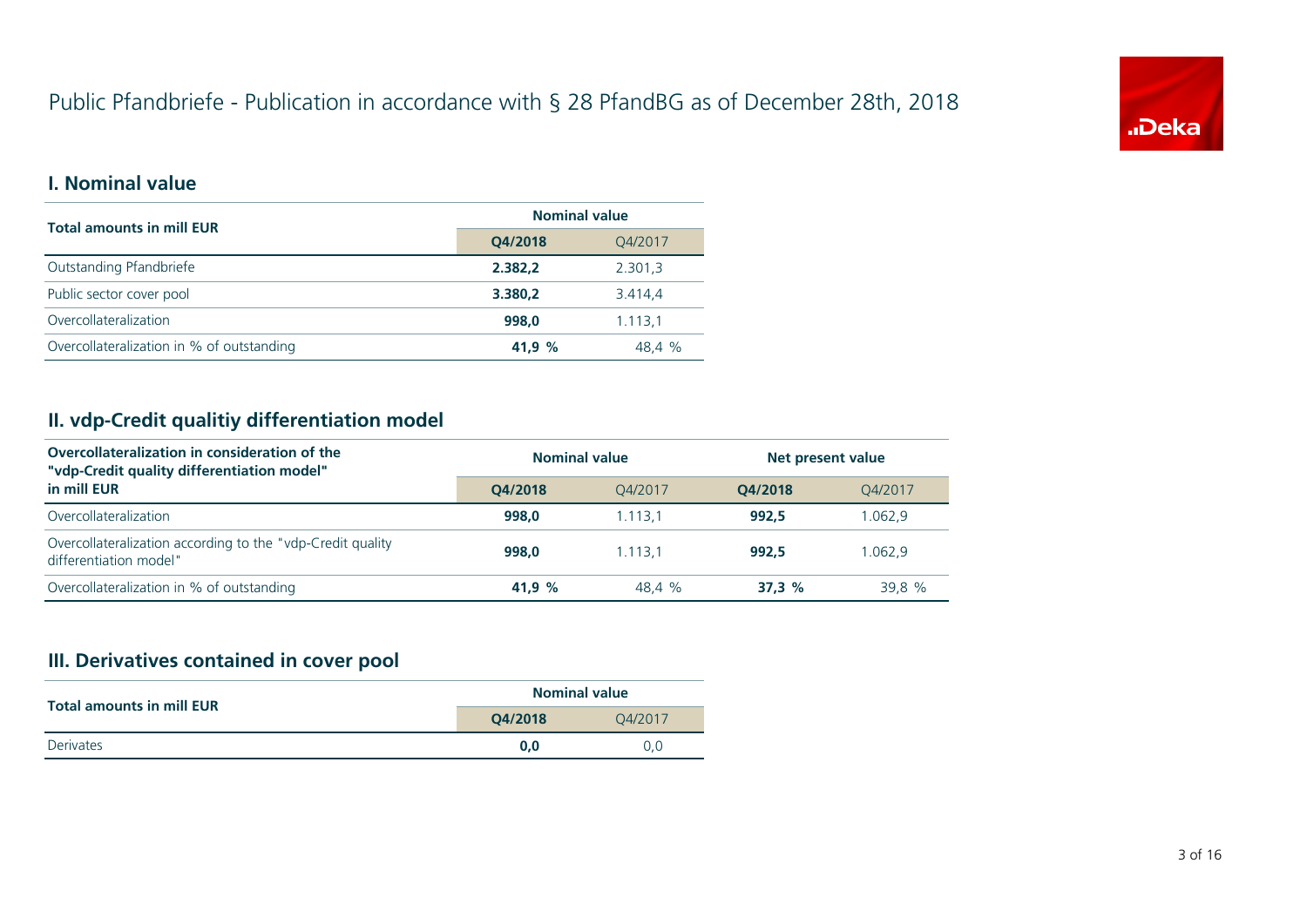

# **IV. Nominal value and net present value**

| <b>Total amounts in mill EUR</b>          | <b>Nominal value</b> |         | Net present value |         |
|-------------------------------------------|----------------------|---------|-------------------|---------|
|                                           | O4/2018              | 04/2017 | O4/2018           | 04/2017 |
| Outstanding Pfandbriefe                   | 2.382.2              | 2.301.3 | 2.661.7           | 2.671,0 |
| Public sector cover pool                  | 3.380.2              | 3.414.4 | 3.654.2           | 3.733,9 |
| Overcollateralization                     | 998.0                | 1.113.1 | 992.5             | 1.062,9 |
| Overcollateralization in % of outstanding | 41.9 %               | 48.4 %  | 37.3%             | 39.8 %  |

| <b>Total amounts in mill EUR</b>          | Net present value + 250 BP |         | Net present value - 250 BP |         | Net present value<br><b>Currency stress</b> |         |
|-------------------------------------------|----------------------------|---------|----------------------------|---------|---------------------------------------------|---------|
|                                           | O4/2018                    | O4/2017 | O4/2018                    | O4/2017 | O4/2018                                     | Q4/2017 |
| Outstanding Pfandbriefe                   | 2.417.2                    | 2.432.1 | 2.962.2                    | 2.968.9 | 2.932.3                                     | 2.939,0 |
| Public sector cover pool                  | 3.395.1                    | 3.519.7 | 3.977.6                    | 3.989.2 | 3.875,3                                     | 3.861,1 |
| Overcollateralization                     | 977.8                      | 1.087.5 | 1.015.4                    | 1.020.2 | 943.0                                       | 922,1   |
| Overcollateralization in % of outstanding | 40,5 %                     | 44,7 %  | 34.3%                      | 34,4 %  | 32.2%                                       | 31,4 %  |

| <b>Foreign Currencies</b> | Net present value for each foreign<br>currency (in mill) |         | <b>Rates of exchange</b> |         | Net present value<br>in mill EUR |         |
|---------------------------|----------------------------------------------------------|---------|--------------------------|---------|----------------------------------|---------|
|                           | O4/2018                                                  | O4/2017 | O4/2018                  | O4/2017 | O4/2018                          | Q4/2017 |
| <b>USD</b>                | 193,6                                                    | 306.2   | 1.14540                  | .19930  | 169,0                            | 255,3   |
| <b>Total amounts</b>      |                                                          |         |                          |         | 169,0                            | 255,3   |

Remark: Net present value on Static Method basis in accordance with § 5 and § 6 PfandBarwertV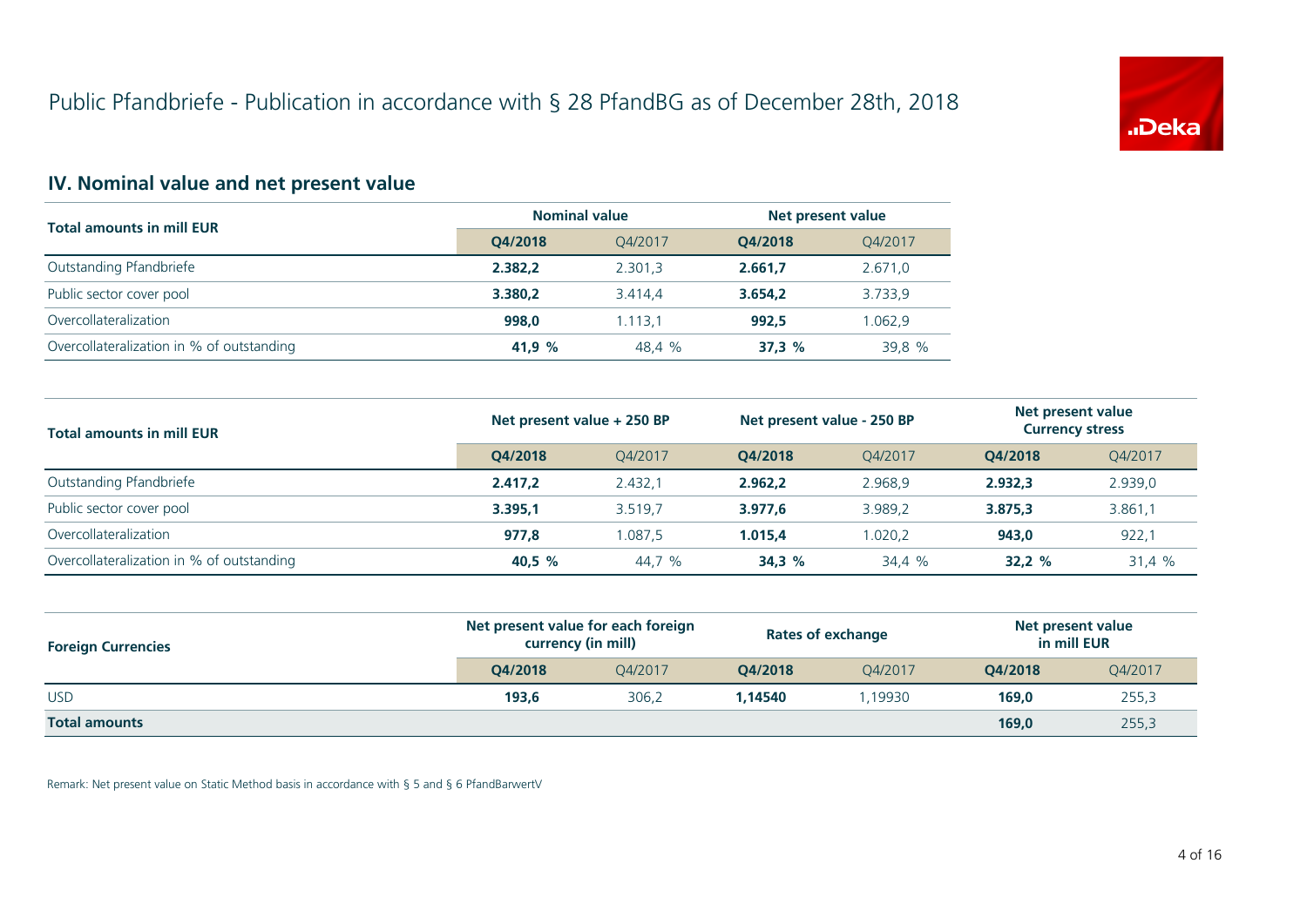

# **V. Maturity structure**

| <b>Maturity ranges</b> |        |           | <b>Outstanding Pfandbriefe in mill EUR</b> |         | Public sector cover pool in mill EUR |         |
|------------------------|--------|-----------|--------------------------------------------|---------|--------------------------------------|---------|
|                        |        |           | Q4/2018                                    | Q4/2017 | Q4/2018                              | Q4/2017 |
|                        | $\leq$ | 6 months  | 292,0                                      | 192,9   | 294,1                                | 267,9   |
| 6 months               | $\leq$ | 12 months | 163,0                                      | 336,0   | 0,2                                  | 106,3   |
| 12 months              | $\leq$ | 18 months | 72,0                                       | 342,0   | 224,1                                | 299,5   |
| 18 months              | $\leq$ | 2 years   | 232,6                                      | 163,0   | 64,5                                 | 0,5     |
| 2 years                | $\leq$ | 3 years   | 150,1                                      | 129,6   | 390,4                                | 230,6   |
| 3 years                | $\leq$ | 4 years   | 290,0                                      | 149,1   | 212,0                                | 411,9   |
| 4 years                | $\leq$ | 5 years   | 395,0                                      | 290,0   | 287,3                                | 265,4   |
| 5 years                | $\leq$ | 10 years  | 540,4                                      | 389,4   | 1.562,9                              | 1.655,5 |
|                        | $\geq$ | 10 years  | 247,1                                      | 309,3   | 344,8                                | 176,8   |
| <b>Total amounts</b>   |        | 2.382,2   | 2.301,3                                    | 3.380,2 | 3.414,4                              |         |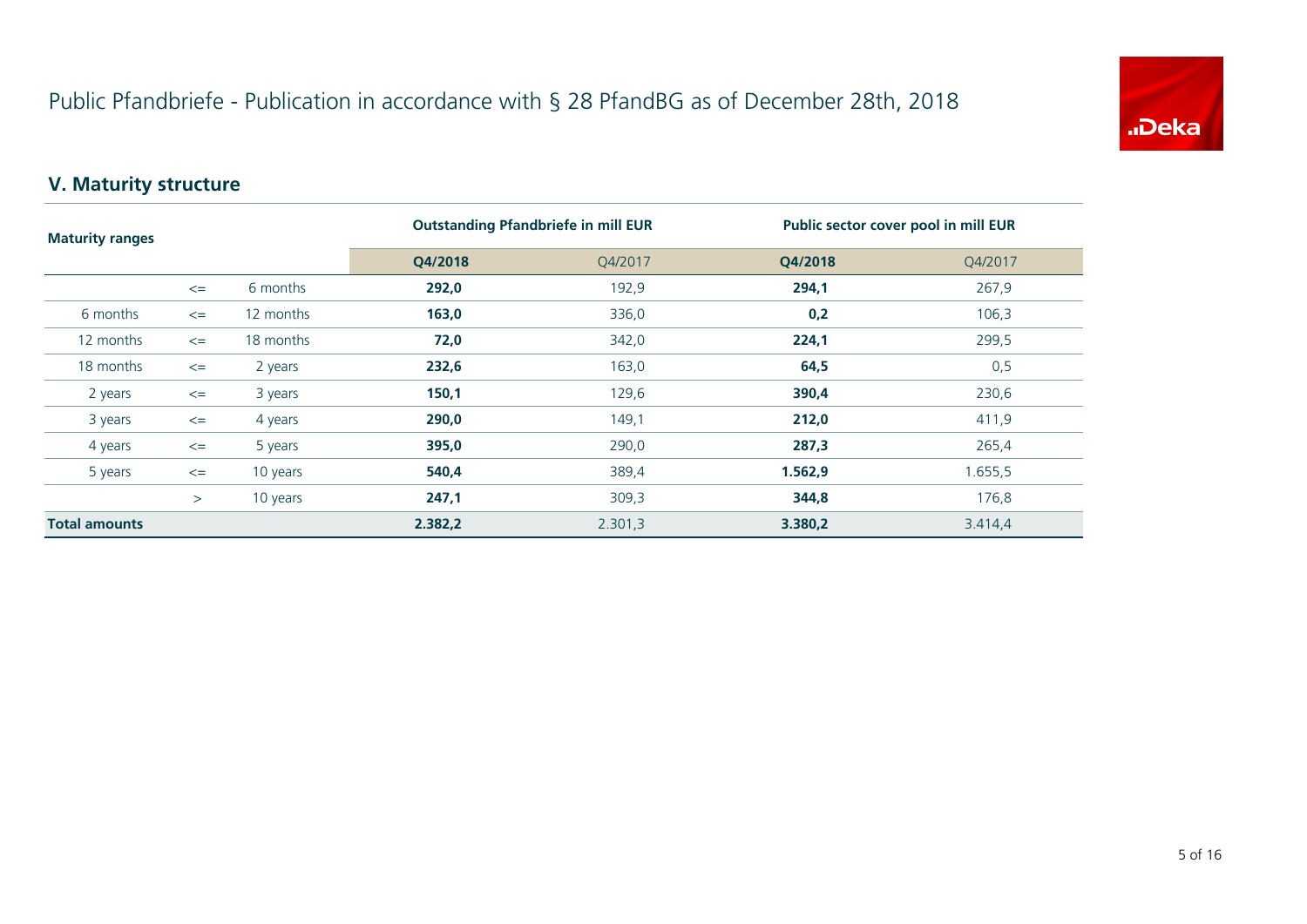

# **VI. Breakdown of cover pool by size**

| Breakdown of cover pool by size (in mill EUR)                        |                                 |              |         |         |  |  |
|----------------------------------------------------------------------|---------------------------------|--------------|---------|---------|--|--|
|                                                                      |                                 |              | Q4/2018 | Q4/2017 |  |  |
| Regular cover                                                        | $\leq$                          | 10 mill EUR  | 58.3    | 36,6    |  |  |
| according to $\S$ 20 para. 1 PfandBG                                 |                                 |              |         |         |  |  |
| Regular cover                                                        | 10 mill EUR $\leq$ 100 mill EUR |              | 1.305.1 | 1.031,9 |  |  |
| according to § 20 para. 1 PfandBG                                    |                                 |              |         |         |  |  |
| Regular cover                                                        | $\rightarrow$                   | 100 mill EUR | 1.976.9 | 2.305,9 |  |  |
| according to $\S$ 20 para. 1 PfandBG                                 |                                 |              |         |         |  |  |
| <b>Amounts</b>                                                       |                                 |              | 3.340.2 | 3.374,4 |  |  |
| Additional cover pool assets<br>according to $\S$ 20 para. 2 PfandBG |                                 |              | 40.0    | 40,0    |  |  |
| <b>Total amounts</b>                                                 |                                 |              | 3.380,2 | 3.414,4 |  |  |

# **VII. Fixed-interest rate assets**

| Total amounts of fixed-interest assets (nominal and<br>percentage values) |         | <b>Total amounts in mill EUR</b> | interest assets | thereof: Nominal value of fixed | thereof: Percentage of fixed<br>interest assets |         |
|---------------------------------------------------------------------------|---------|----------------------------------|-----------------|---------------------------------|-------------------------------------------------|---------|
|                                                                           | O4/2018 | O4/2017                          | O4/2018         | 04/2017                         | O4/2018                                         | 04/2017 |
| Outstanding Pfandbriefe                                                   | 2.382.2 | 2.301.3                          | 2.207.6         | 2.134.5                         | 92.7%                                           | 92,8 %  |
| Public sector cover pool                                                  | 3.380.2 | 3.414.4                          | 2.166.5         | 2.057.0                         | 64.1%                                           | 60,2%   |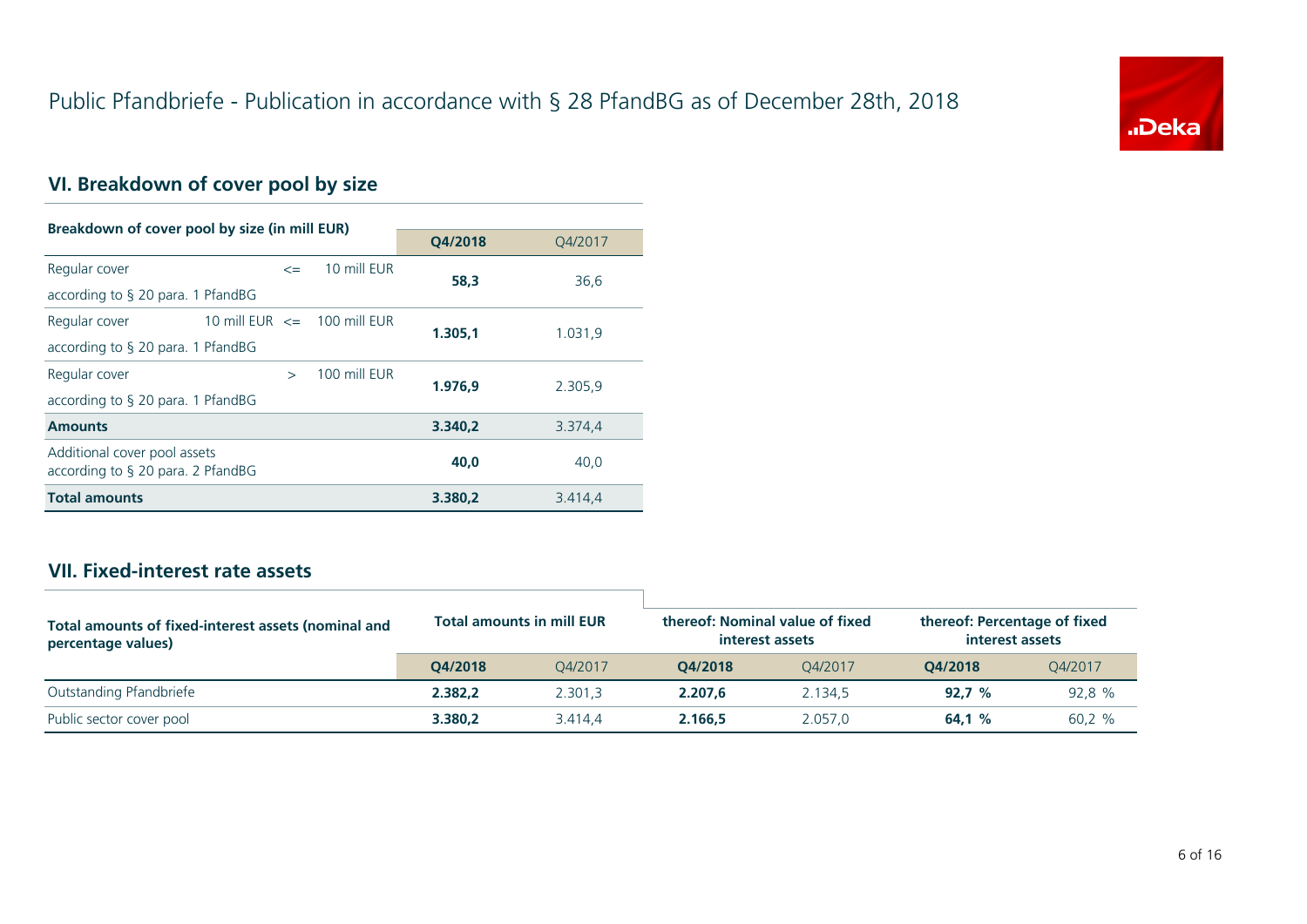

# **VIII. Additional cover pool assets**

| <b>Additional cover pool assets</b>                                             |         | <b>Total amounts in mill EUR</b> |         |                                                                                               |
|---------------------------------------------------------------------------------|---------|----------------------------------|---------|-----------------------------------------------------------------------------------------------|
| according to § 20 para. 2 PfandBG                                               | Q4/2018 | Q4/2017                          |         |                                                                                               |
|                                                                                 | 40,0    | 40,0                             |         |                                                                                               |
|                                                                                 |         |                                  |         |                                                                                               |
| Thereof additional cover pool assets                                            |         | <b>Total amounts in mill EUR</b> |         |                                                                                               |
| according to § 20 para. 2 no. 1 PfandBG                                         | Q4/2018 | Q4/2017                          |         |                                                                                               |
|                                                                                 | 0,0     | 0,0                              |         |                                                                                               |
|                                                                                 |         |                                  |         |                                                                                               |
| Thereof additional cover pool assets<br>according to § 20 para. 2 no. 2 PfandBG |         | <b>Total amounts in mill EUR</b> |         | thereof: Exposure in covered bonds<br>according to Article 129 Regulation<br>(EU) No 575/2013 |
| Code<br>based in<br>$^{(*)}$                                                    | Q4/2018 | Q4/2017                          | Q4/2018 | Q4/2017                                                                                       |
| <b>DE</b><br>Germany                                                            | 40,0    | 40,0                             | 0,0     | 0,0                                                                                           |
|                                                                                 |         |                                  |         |                                                                                               |

| Information according to $\S$ 28                                    | <b>Total amounts in mill EUR</b> |         |  |  |
|---------------------------------------------------------------------|----------------------------------|---------|--|--|
| para. 1 no. 8 PfandBG                                               | O4/2018                          | 04/2017 |  |  |
| Cover pool assets that exceed the limits of<br>§ 20 para. 2 PfandBG | 0.0                              | 0.0     |  |  |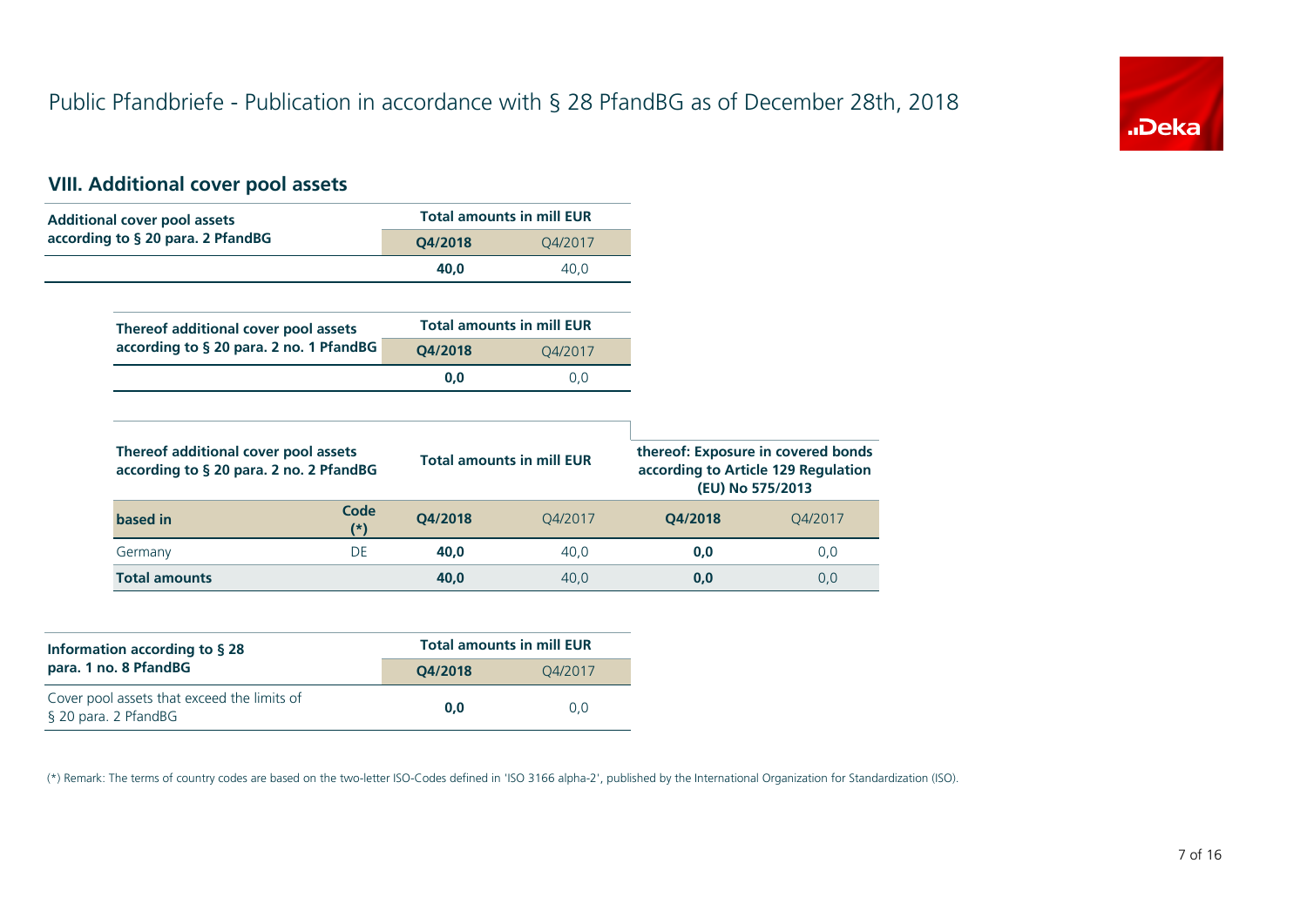

#### **IX. Distribution of cover pool assets Regular cover (incl. statutory overcollateralization) in mill EUR**

| Country of registration/residence of<br>the respective borrower or<br>guaranteeing body |               |         | <b>Sovereign</b> |         | <b>Regional Authorities</b> |         | <b>Local Authorities</b> | <b>Other debtors</b> |         |         | <b>Total amounts</b> |         | thereof: Guarantees<br>of export promotion |
|-----------------------------------------------------------------------------------------|---------------|---------|------------------|---------|-----------------------------|---------|--------------------------|----------------------|---------|---------|----------------------|---------|--------------------------------------------|
| <b>Country</b>                                                                          | Code<br>$(*)$ | Q4/2018 | O4/2017          | Q4/2018 | Q4/2017                     | Q4/2018 | Q4/2017                  | Q4/2018              | Q4/2017 | Q4/2018 | Q4/2017              | Q4/2018 | Q4/2017                                    |
| Germany                                                                                 | DE            | 240,5   | 298,8            | 372,7   | 456,6                       | 613,9   | 398,4                    | 983,0                | 973,7   | 2.210,1 | 2.127,5              | 240,5   | 298,8                                      |
| France                                                                                  | <b>FR</b>     | 29,5    | 0,0              | 0,0     | 0,0                         | 0,0     | 0,0                      | 0,0                  | 0,0     | 29,5    | 0,0                  | 29,5    | 0,0                                        |
| Canada                                                                                  | CA            | 0,0     | 0,0              | 95,5    | 112,1                       | 0,0     | 0,0                      | 0,0                  | 0,0     | 95,5    | 112,1                | 0,0     | 0,0                                        |
| Latvia                                                                                  | LV            | 0,0     | 0,0              | 0,0     | 0,0                         | 100,5   | 111,7                    | 0,0                  | 0,0     | 100,5   | 111,7                | 0,0     | 0,0                                        |
| <b>Netherlands</b>                                                                      | <b>NL</b>     | 165,4   | 170,2            | 0,0     | 0,0                         | 0,0     | 0,0                      | 0,0                  | 0,0     | 165,4   | 170,2                | 165,4   | 170,2                                      |
| Norway                                                                                  | <b>NO</b>     | 75,0    | 87,5             | 0,0     | 0,0                         | 0,0     | 0,0                      | 0,0                  | 0,0     | 75,0    | 87,5                 | 75,0    | 87,5                                       |
| Poland                                                                                  | PL            | 50,0    | 50,0             | 0,0     | 0,0                         | 0,0     | 0,0                      | 0,0                  | 0,0     | 50,0    | 50,0                 | 0,0     | 0,0                                        |
| United States of America                                                                | <b>US</b>     | 246,5   | 268,7            | 0,0     | 0,0                         | 0,0     | 0,0                      | 0,0                  | 0,0     | 246,5   | 268,7                | 246,5   | 268,7                                      |
| United Kingdom of Great Britain<br>and Northern Ireland                                 | <b>GB</b>     | 367,8   | 446,8            | 0,0     | 0,0                         | 0,0     | 0,0                      | 0,0                  | 0,0     | 367,8   | 446,8                | 367,8   | 446,8                                      |
| <b>Amounts</b>                                                                          |               | 1.174,6 | 1.322,0          | 468,2   | 568,6                       | 714,4   | 510,1                    | 983,0                | 973,7   | 3.340,2 | 3.374,4              | 1.124,6 | 1.272,0                                    |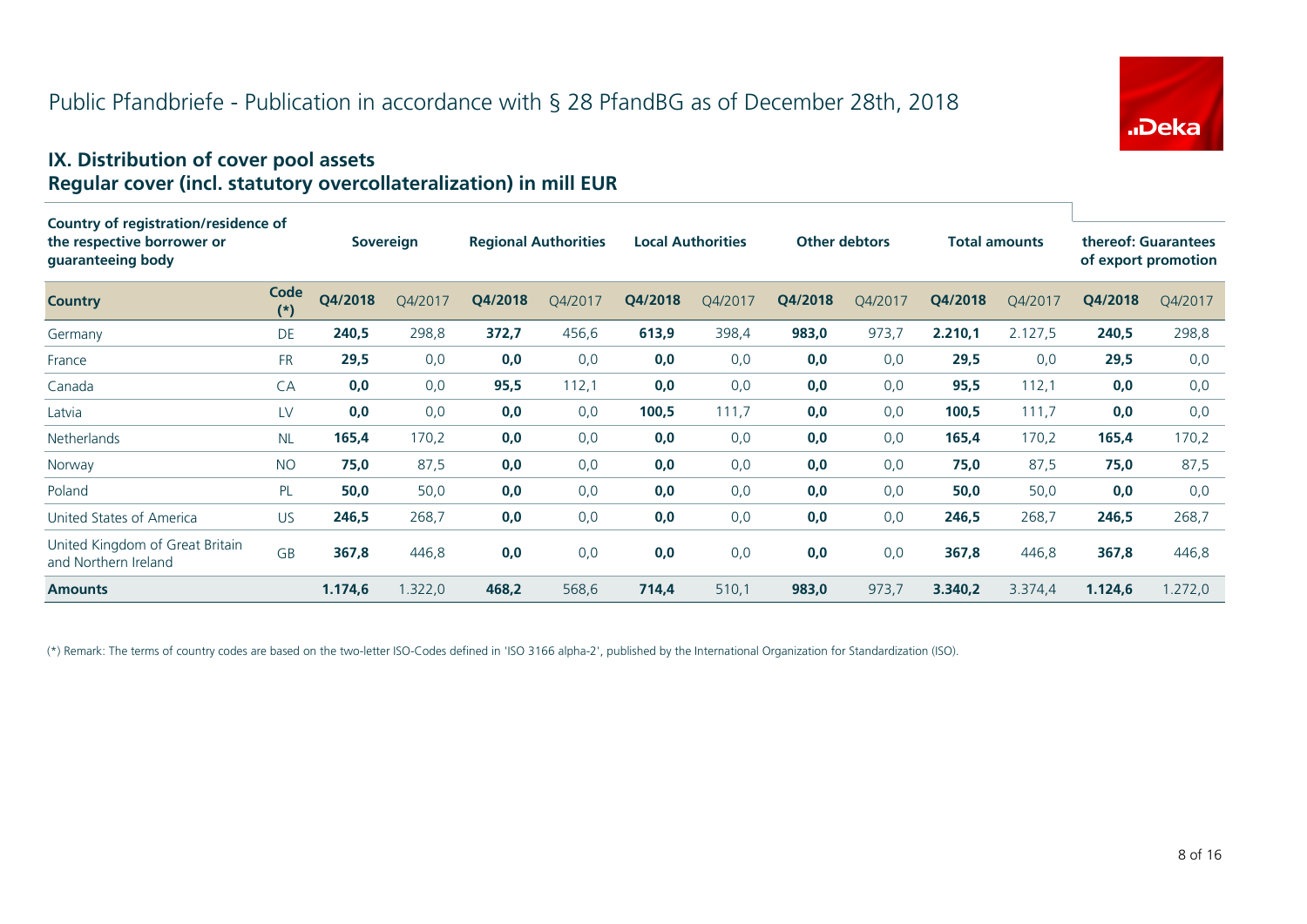

#### **X. Distribution of cover pool assets (amounts directly owed) Regular cover (incl. statutory overcollateralization) in mill EUR**

| Country of registration/residence of<br>the respective borrower |                  | <b>Sovereign</b> |         | <b>Regional Authorities</b> |         | <b>Local Authorities</b> |         | <b>Other debtors</b> |         | <b>Total amounts</b> |         |
|-----------------------------------------------------------------|------------------|------------------|---------|-----------------------------|---------|--------------------------|---------|----------------------|---------|----------------------|---------|
| <b>Country</b>                                                  | Code<br>$^{(*)}$ | Q4/2018          | Q4/2017 | Q4/2018                     | Q4/2017 | Q4/2018                  | Q4/2017 | Q4/2018              | Q4/2017 | Q4/2018              | O4/2017 |
| Germany                                                         | DE               | 0,0              | 0,0     | 332,7                       | 456,6   | 613,0                    | 397,2   | 983,0                | 973,7   | 1.928,7              | 1.827,5 |
| Canada                                                          | CA               | 0,0              | 0,0     | 74,5                        | 71,2    | 0,0                      | 0,0     | 0,0                  | 0,0     | 74,5                 | 71,2    |
| Latvia                                                          | LV               | 0,0              | 0,0     | 0,0                         | 0,0     | 100,5                    | 111,7   | 0,0                  | 0,0     | 100,5                | 111,7   |
| Poland                                                          | <b>PL</b>        | 50,0             | 50,0    | 0,0                         | 0,0     | 0,0                      | 0,0     | 0,0                  | 0,0     | 50,0                 | 50,0    |
| <b>Amounts</b>                                                  |                  | 50,0             | 50,0    | 407,3                       | 527,8   | 713.5                    | 508,9   | 983,0                | 973.7   | 2.153,8              | 2.060.4 |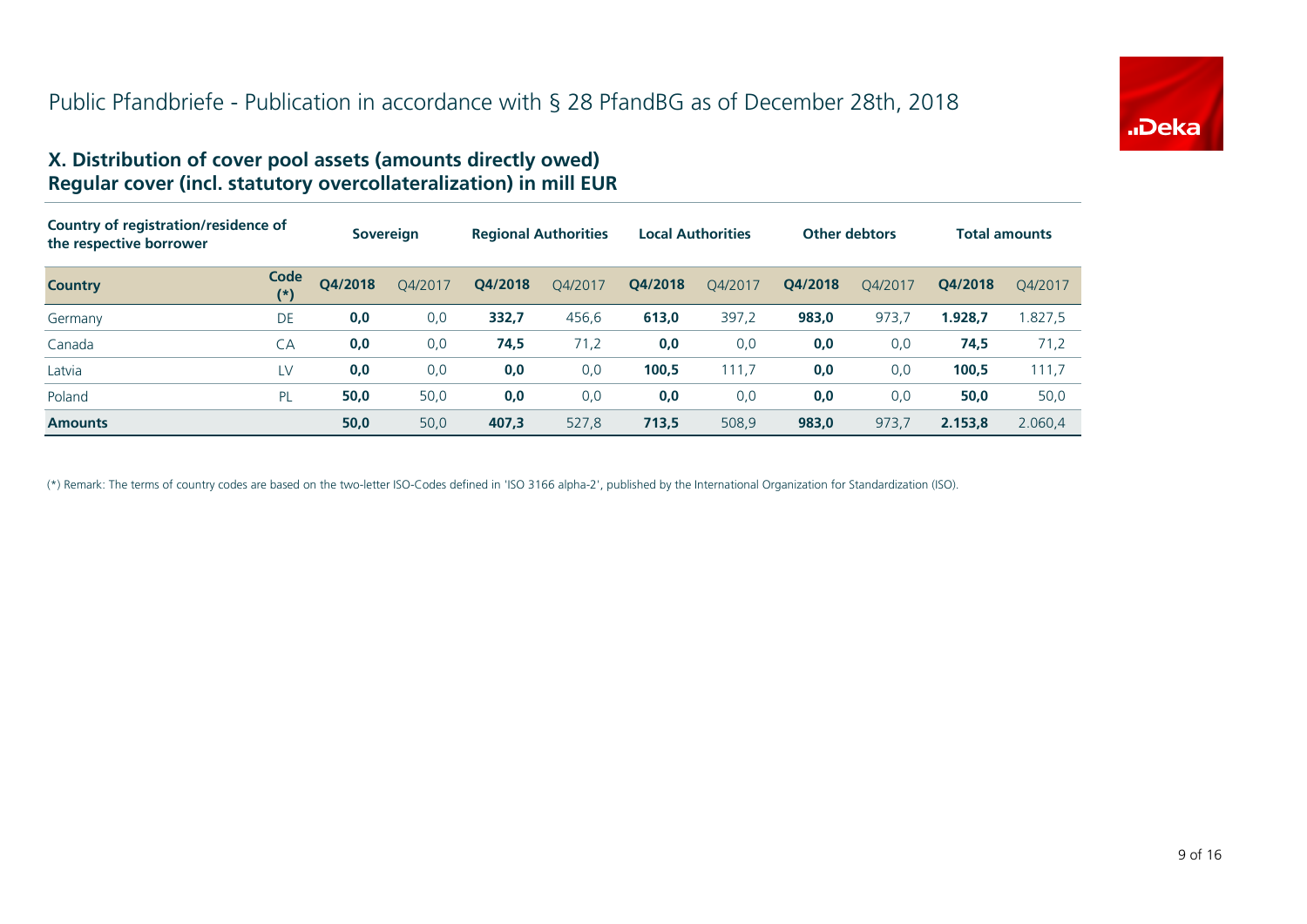

#### **XI. Distribution of cover pool assets (guaranteed amounts) Regular cover (incl. statutory overcollateralization) in mill EUR**

| Country of registration/residence of<br>the guaranteeing body |               | <b>Sovereign</b> |         | <b>Regional Authorities</b> |         | <b>Local Authorities</b> |         | <b>Other debtors</b> |         | <b>Total amounts</b> |         |
|---------------------------------------------------------------|---------------|------------------|---------|-----------------------------|---------|--------------------------|---------|----------------------|---------|----------------------|---------|
| <b>Country</b>                                                | Code<br>$(*)$ | Q4/2018          | O4/2017 | Q4/2018                     | O4/2017 | Q4/2018                  | O4/2017 | Q4/2018              | O4/2017 | Q4/2018              | O4/2017 |
| Germany                                                       | DE            | 240,5            | 298,8   | 40,0                        | 0,0     | 0,9                      | 1,2     | 0,0                  | 0,0     | 281,3                | 300,0   |
| France                                                        | <b>FR</b>     | 29,5             | 0,0     | 0,0                         | 0,0     | 0,0                      | 0,0     | 0,0                  | 0,0     | 29,5                 | 0,0     |
| Canada                                                        | CA            | 0,0              | 0,0     | 21,0                        | 40,9    | 0,0                      | 0,0     | 0,0                  | 0,0     | 21,0                 | 40,9    |
| <b>Netherlands</b>                                            | <b>NL</b>     | 165,4            | 170,2   | 0,0                         | 0,0     | 0,0                      | 0,0     | 0,0                  | 0,0     | 165,4                | 170,2   |
| Norway                                                        | <b>NO</b>     | 75,0             | 87,5    | 0,0                         | 0,0     | 0,0                      | 0,0     | 0,0                  | 0,0     | 75,0                 | 87,5    |
| United States of America                                      | US.           | 246,5            | 268,7   | 0,0                         | 0,0     | 0,0                      | 0,0     | 0,0                  | 0,0     | 246,5                | 268,7   |
| United Kingdom of Great Britain<br>and Northern Ireland       | <b>GB</b>     | 367,8            | 446,8   | 0,0                         | 0,0     | 0,0                      | 0,0     | 0,0                  | 0,0     | 367,8                | 446,8   |
| <b>Amounts</b>                                                |               | 1.124,6          | 1.272,0 | 61,0                        | 40,9    | 0,9                      | 1,2     | 0,0                  | 0,0     | 1.186,5              | 1.314,0 |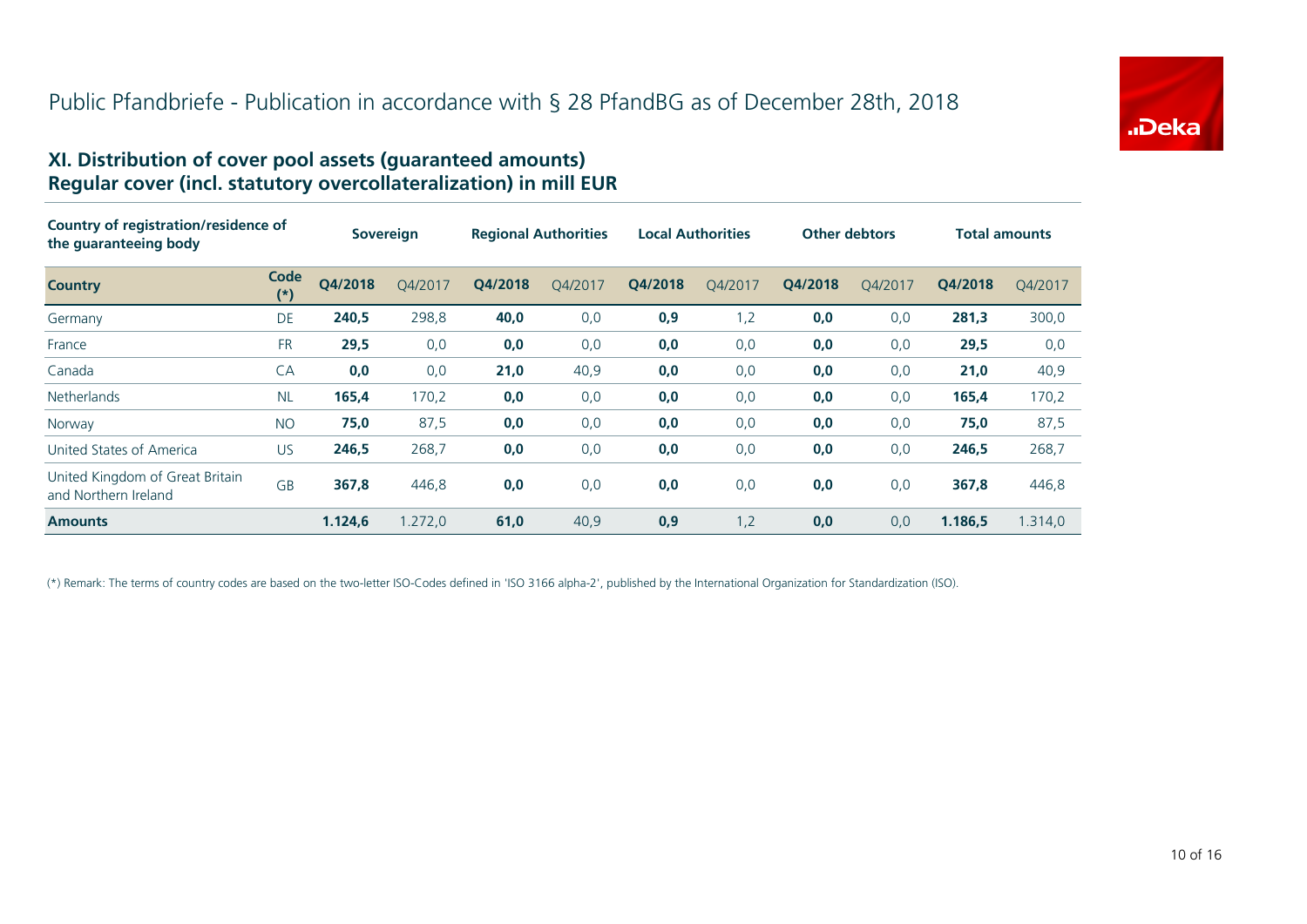# Public Pfandbriefe - Publication in accordance with § 28 PfandBG as of December 28th, 2018



#### **XII. Distribution of cover pool assets (guarantees for reasons of export promotion) Regular cover in mill EUR**

| Country of registration/residence of<br>the quaranteeing body |             | <b>Total amounts</b> |         | thereof: Sovereign |         |         | thereof: Other<br>debtors |  |  |
|---------------------------------------------------------------|-------------|----------------------|---------|--------------------|---------|---------|---------------------------|--|--|
| <b>Country</b>                                                | Code<br>(*) | O4/2018              | O4/2017 | O4/2018            | O4/2017 | O4/2018 | O4/2017                   |  |  |
| Germany                                                       | DE          | 240,5                | 298,8   | 240.5              | 298,8   | 0,0     | 0,0                       |  |  |
| France                                                        | <b>FR</b>   | 29,5                 | 0,0     | 29,5               | 0,0     | 0,0     | 0,0                       |  |  |
| <b>Netherlands</b>                                            | <b>NL</b>   | 165,4                | 170,2   | 165,4              | 170,2   | 0,0     | 0,0                       |  |  |
| Norway                                                        | <b>NO</b>   | 75,0                 | 87,5    | 75,0               | 87,5    | 0,0     | 0,0                       |  |  |
| United States of America                                      | <b>US</b>   | 246.5                | 268.7   | 246.5              | 268,7   | 0,0     | 0,0                       |  |  |
| United Kingdom of Great Britain<br>and Northern Ireland       | GB          | 367.8                | 446.8   | 367.8              | 446.8   | 0.0     | 0,0                       |  |  |
| <b>Amounts</b>                                                |             | 1.124,6              | 1.272,0 | 1.124.6            | 1.272,0 | 0,0     | 0,0                       |  |  |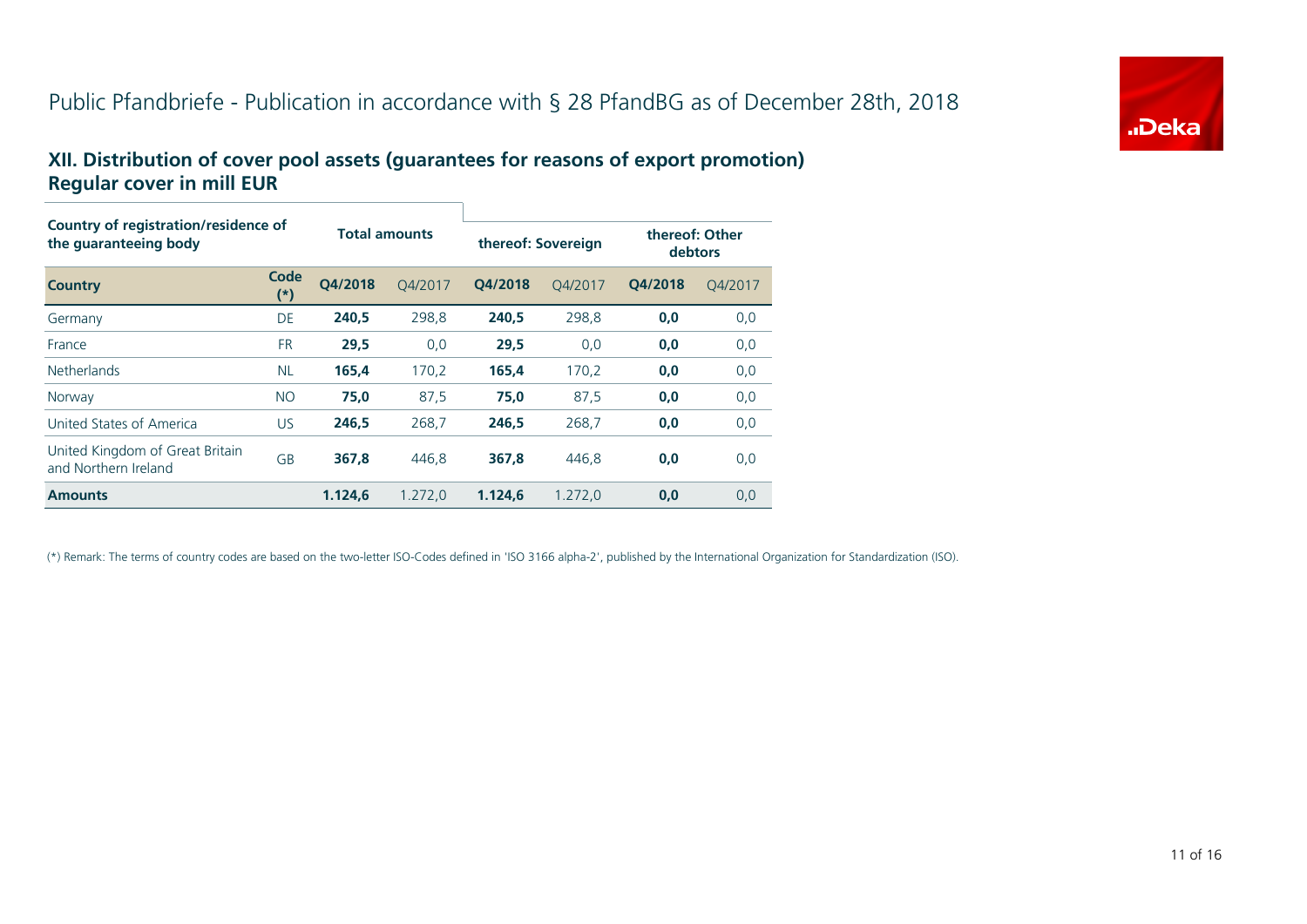

# **XIII. Debts in arrears > 90 Days (in mill EUR)**

| <b>Country of registration/residence of</b><br>the respective borrower or<br>guaranteeing body |               |                      |         |                    |         |                                         |         |                                      |         |                                  |         |
|------------------------------------------------------------------------------------------------|---------------|----------------------|---------|--------------------|---------|-----------------------------------------|---------|--------------------------------------|---------|----------------------------------|---------|
|                                                                                                |               | <b>Total amounts</b> |         | thereof: Sovereign |         | thereof: Regional<br><b>Authorities</b> |         | thereof: Local<br><b>Authorities</b> |         | thereof: Other<br><b>debtors</b> |         |
| <b>Country</b>                                                                                 | Code<br>$(*)$ | Q4/2018              | Q4/2017 | Q4/2018            | Q4/2017 | Q4/2018                                 | Q4/2017 | Q4/2018                              | Q4/2017 | Q4/2018                          | Q4/2017 |
| Germany                                                                                        | DE            | 0,0                  | 0,0     | 0,0                | 0,0     | 0,0                                     | 0,0     | 0,0                                  | 0,0     | 0,0                              | 0,0     |
| France                                                                                         | <b>FR</b>     | 0,0                  | 0,0     | 0,0                | 0,0     | 0,0                                     | 0,0     | 0,0                                  | 0,0     | 0,0                              | 0,0     |
| Canada                                                                                         | CA            | 0,0                  | 0,0     | 0,0                | 0,0     | 0,0                                     | 0,0     | 0,0                                  | 0,0     | 0,0                              | 0,0     |
| Latvia                                                                                         | LV            | 0,0                  | 0,0     | 0,0                | 0,0     | 0,0                                     | 0,0     | 0,0                                  | 0,0     | 0,0                              | 0,0     |
| <b>Netherlands</b>                                                                             | <b>NL</b>     | 0,0                  | 0,0     | 0,0                | 0,0     | 0,0                                     | 0,0     | 0,0                                  | 0,0     | 0,0                              | 0,0     |
| Norway                                                                                         | <b>NO</b>     | 0,0                  | 0,0     | 0,0                | 0,0     | 0,0                                     | 0,0     | 0,0                                  | 0,0     | 0,0                              | 0,0     |
| Poland                                                                                         | <b>PL</b>     | 0,0                  | 0,0     | 0,0                | 0,0     | 0,0                                     | 0,0     | 0,0                                  | 0,0     | 0,0                              | 0,0     |
| United States of America                                                                       | <b>US</b>     | 0,0                  | 0,0     | 0,0                | 0,0     | 0,0                                     | 0,0     | 0,0                                  | 0,0     | 0,0                              | 0,0     |
| United Kingdom of Great Britain<br>and Northern Ireland                                        | GB            | 0,0                  | 0,0     | 0,0                | 0,0     | 0,0                                     | 0,0     | 0,0                                  | 0,0     | 0,0                              | 0,0     |
| <b>Amounts</b>                                                                                 |               | 0,0                  | 0,0     | 0,0                | 0,0     | 0,0                                     | 0,0     | 0,0                                  | 0,0     | 0,0                              | 0,0     |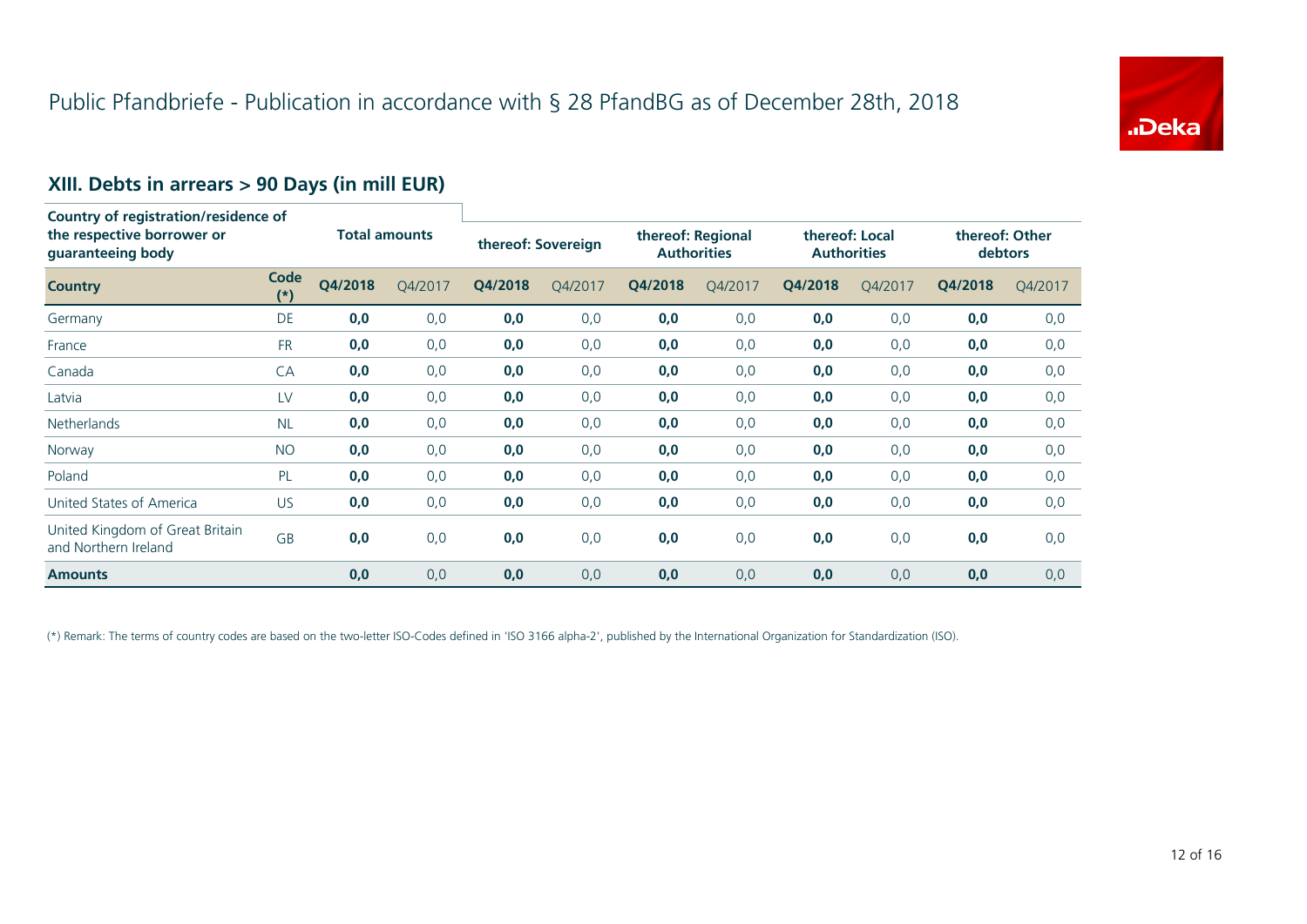

#### **XIV. Total amounts of nonperforming assets, if at least 5% of each individual claim are non performing (in mill EUR)**

| Country of registration/residence of<br>the respective borrower or<br>guaranteeing body |               |                      |         |                    |         |                                         |         |                                      |         |                           |         |
|-----------------------------------------------------------------------------------------|---------------|----------------------|---------|--------------------|---------|-----------------------------------------|---------|--------------------------------------|---------|---------------------------|---------|
|                                                                                         |               | <b>Total amounts</b> |         | thereof: Sovereign |         | thereof: Regional<br><b>Authorities</b> |         | thereof: Local<br><b>Authorities</b> |         | thereof: Other<br>debtors |         |
| <b>Country</b>                                                                          | Code<br>$(*)$ | Q4/2018              | Q4/2017 | Q4/2018            | Q4/2017 | Q4/2018                                 | Q4/2017 | Q4/2018                              | Q4/2017 | Q4/2018                   | Q4/2017 |
| Germany                                                                                 | <b>DE</b>     | 0,0                  | 0,0     | 0,0                | 0,0     | 0,0                                     | 0,0     | 0,0                                  | 0,0     | 0,0                       | 0,0     |
| France                                                                                  | <b>FR</b>     | 0,0                  | 0,0     | 0,0                | 0,0     | 0,0                                     | 0,0     | 0,0                                  | 0,0     | 0,0                       | 0,0     |
| Canada                                                                                  | CA            | 0,0                  | 0,0     | 0,0                | 0,0     | 0,0                                     | 0,0     | 0,0                                  | 0,0     | 0,0                       | 0,0     |
| Latvia                                                                                  | LV            | 0,0                  | 0,0     | 0,0                | 0,0     | 0,0                                     | 0,0     | 0,0                                  | 0,0     | 0,0                       | 0,0     |
| <b>Netherlands</b>                                                                      | <b>NL</b>     | 0,0                  | 0,0     | 0,0                | 0,0     | 0,0                                     | 0,0     | 0,0                                  | 0,0     | 0,0                       | 0,0     |
| Norway                                                                                  | <b>NO</b>     | 0,0                  | 0,0     | 0,0                | 0,0     | 0,0                                     | 0,0     | 0,0                                  | 0,0     | 0,0                       | 0,0     |
| Poland                                                                                  | PL            | 0,0                  | 0,0     | 0,0                | 0,0     | 0,0                                     | 0,0     | 0,0                                  | 0,0     | 0,0                       | 0,0     |
| United States of America                                                                | US.           | 0,0                  | 0,0     | 0,0                | 0,0     | 0,0                                     | 0,0     | 0,0                                  | 0,0     | 0,0                       | 0,0     |
| United Kingdom of Great Britain<br>and Northern Ireland                                 | GB            | 0,0                  | 0,0     | 0,0                | 0,0     | 0,0                                     | 0,0     | 0,0                                  | 0,0     | 0,0                       | 0,0     |
| <b>Amounts</b>                                                                          |               | 0,0                  | 0,0     | 0,0                | 0,0     | 0,0                                     | 0,0     | 0,0                                  | 0,0     | 0,0                       | 0,0     |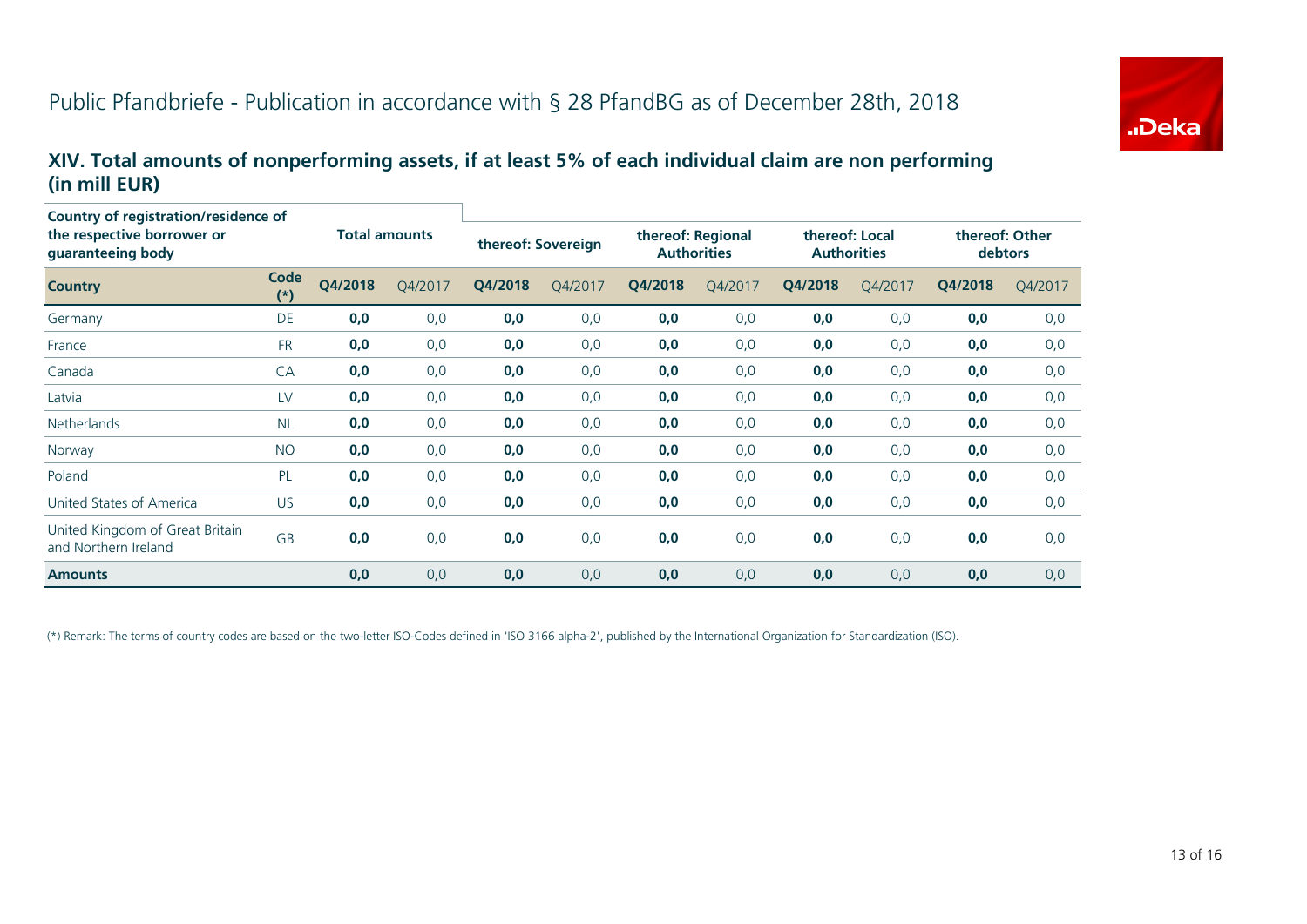

# **I. Additional voluntary information about the cover pool**

|                                    |             | Q4/2018 |
|------------------------------------|-------------|---------|
| WAL of cover pool (Total)          | in years    | 4,6     |
| Part of ECB elligble securities    | in mill EUR | 230,0   |
| Overcollateralisation by law (npv) | in $\%$     | 2,0     |

| <b>Currency Exposure (nominal)</b> | in mill EUR | Q4/2018 |
|------------------------------------|-------------|---------|
| <b>EUR</b>                         |             | 3.057,0 |
| <b>USD</b>                         |             | 323,2   |

| <b>Current Rating of Pfandbrief (according to Rating Agency)</b> | O4/2018 |
|------------------------------------------------------------------|---------|
| Moody's                                                          | Aaa     |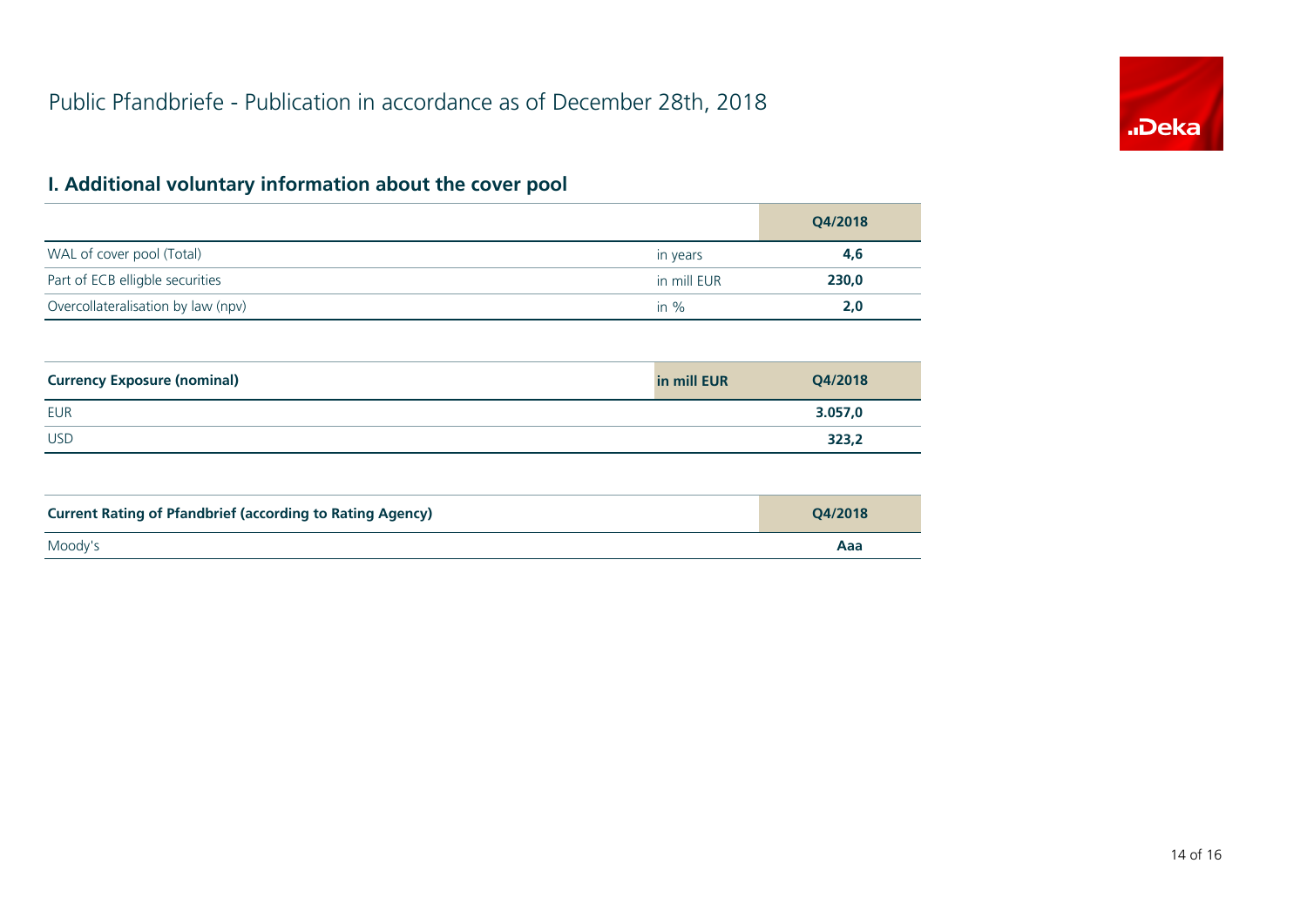

# **I. Additional voluntary information about the cover pool**

| Breakdown of claims agianst centralbanks and banks<br>according to section 25 para 1 no. 5 by Credit Quality Step | in mill EUR | O4/2018 |
|-------------------------------------------------------------------------------------------------------------------|-------------|---------|
| Credit Quality Step 1                                                                                             |             | 40.0    |
| Credit Quality Step 2                                                                                             |             | 0.0     |

| Loans $(*)$                                               |             | Q4/2018 |
|-----------------------------------------------------------|-------------|---------|
| Number of loans                                           |             | 176     |
| Number of borrowers                                       |             | 68      |
| Total amount of loans granted to the 10 biggest borrowers | in mill EUR | 1.406,1 |
| Total amounts of bonds                                    | in mill EUR | 737,5   |
| Total amounts of loans                                    | in mill EUR | 2.602,7 |

| <b>Derivates</b>                                          |              | Q4/2018   |
|-----------------------------------------------------------|--------------|-----------|
| Are derivatives included in the cover pool?               | Yes / No     | <b>No</b> |
| Dervatives in the cover pool (npv)                        | in mill EUR  | 0,0       |
| Type of swaps (I=intra-group, E=external, B=both, N=none) | (I, E, B, N) | N         |

(\*) Remark: Only regular cover pool assets are included.